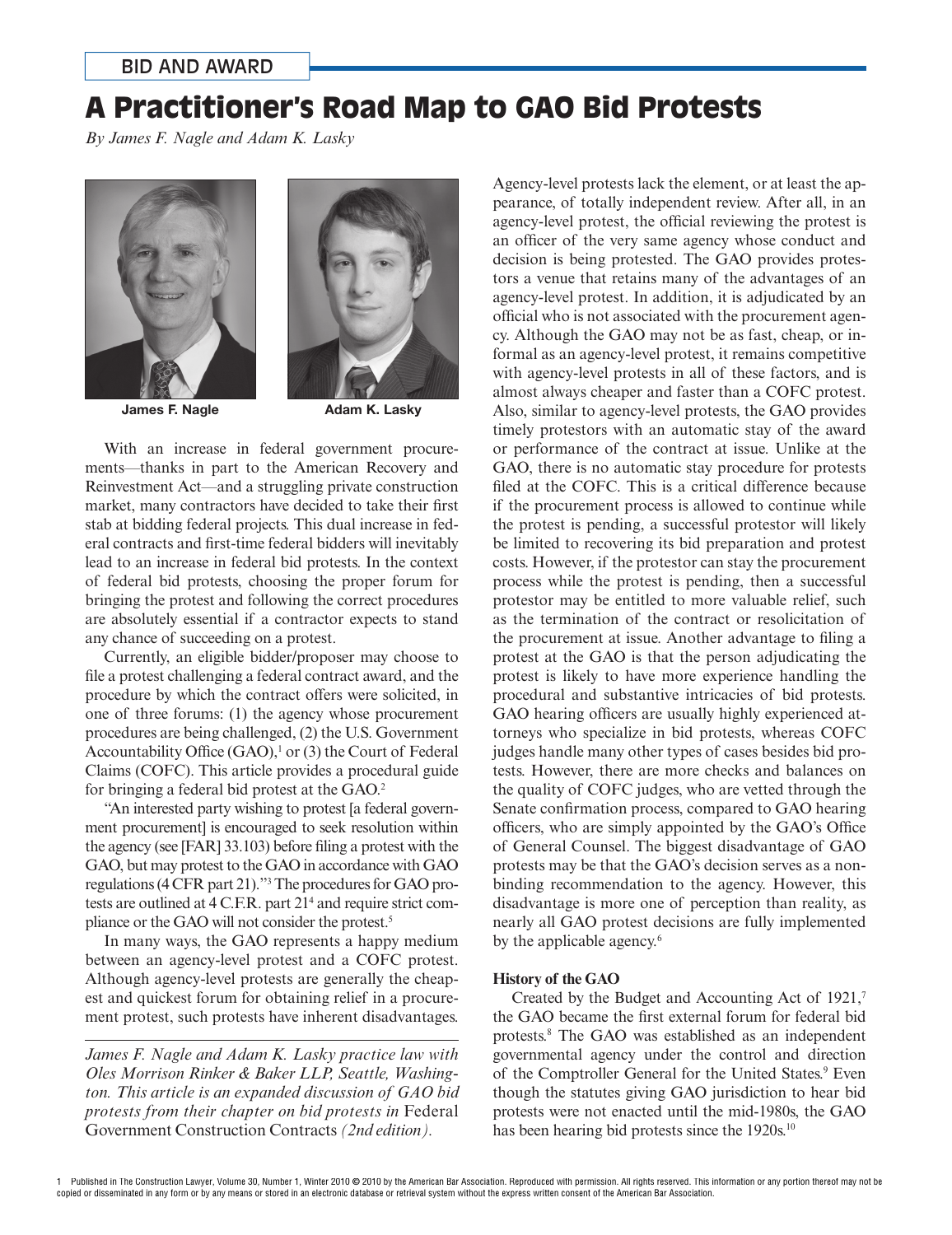#### **Standing to Protest at the GAO**

To have standing to bring a bid protest at the GAO, the protestor must be an "interested party."11 Bid protest regulations define an "interested party" as any "actual or prospective bidder or offeror whose direct economic interest would be affected by the award of a contract or by the failure to award a contract."12 This includes any party that is a disappointed bidder on the federal procurement contract that is the subject of the protest.13 However, a disappointed bidder is *not* an interested party if there is no reasonable possibility it would be eligible for the award if the protest were sustained:

A protestor is an interested party to challenge the agency's evaluation of proposals where there is a reasonable possibility that the protestor's proposal would be in line for award if its protest were sustained. By contrast, a firm is not an interested party where it would be ineligible to receive award under the protested solicitation if its protest were sustained.14

# **The biggest disadvantage of GAO protests may be that the GAO's decision serves as a nonbinding recommendation to the agency.**

For example, if the disappointed bidder were ineligible for award based on grounds not disputed in the protest, then the disappointed bidder cannot be an "interested party."15 Likewise, where, even accepting the protesting bidder's argument, the protesting bidder would not be "next in line" for the award, the protestor is not an "interested party."16

The protestor has the burden of setting forth all information establishing that it is an interested party for the purpose of filing a protest.<sup>17</sup>

An interested party may protest any of the following to the GAO:

a solicitation or other request by a Federal agency for offers for a contract for the procurement of property or services; the cancellation of such a solicitation or other request; an award or proposed award of such a contract; and a termination of such a contract, if the protest alleges that the termination was based on improprieties in the award of the contract.18

#### **Procedures for Initiating a GAO Bid Protest**

Protests must be in writing<sup>19</sup> and delivered to the GAO by hand, mail, commercial carrier, facsimile, or email.<sup>20</sup> A protest must:

(1) Include the name, street address, electronic mail address, and telephone and facsimile numbers of the protestor,

(2) Be signed by the protestor or its representative,

(3) Identify the agency and the solicitation and/or contract number,

(4) Set forth a detailed statement of the legal and factual grounds of protest including copies of relevant documents,

(5) Set forth all information establishing that the protestor is an interested party for the purpose of filing a protest,

(6) Set forth all information establishing the timeliness of the protest,

(7) Specifically request a ruling by the Comptroller General of the United States, and

 $(8)$  State the form of relief requested.<sup>21</sup>

Failure to comply with any of the above requirements may be grounds for dismissal of the protest.<sup>22</sup>

The protestor must furnish the contracting agency whose decision is being challenged with a copy of the GAO protest, including all attachments, within one day of filing the protest with the  $GAO.<sup>23</sup>$ 

A protest also may include requests for a protective order, specific documents relevant to the protest, and a hearing.24

#### **Timeliness of Protest to the GAO**

Protests based upon alleged improprieties in a solicitation must be filed before bid opening or the time set for receipt of the proposals, unless the alleged impropriety is not apparent before that time.<sup>25</sup> With the exception of negotiated procurement protests, all other bid protests must be filed no later than 10 calendar days after the basis of the protest is known or should have been known, whichever is earlier.<sup>26</sup> However, this 10-day requirement is not applicable if the protest is brought before the closing date for receipt of proposals.27 The GAO has taken a variety of views on what constitutes constructive notice such that the 10 days begins to count, such as in the case of website postings of the contract award.28

Where the protest is initially filed with the contracting agency, special timeliness rules apply. In those cases, any subsequent protest to the GAO must be filed not later than 10 days after the protestor learns of the "initial adverse agency action."29 Additionally, if the agency-level protest is untimely filed, any subsequent protest to the GAO is also untimely.30

"A document is *filed* on a particular day when it is received by the GAO by 5:30 p.m., Eastern Time, on that day."31 The burden is on the protestor to include all information establishing timeliness at the time the protest is filed. $32$  "Protests untimely on their face may be dismissed."33 "Because bid protests may delay the procurement of needed goods and services, GAO, except under limited circumstances, strictly enforces the timeliness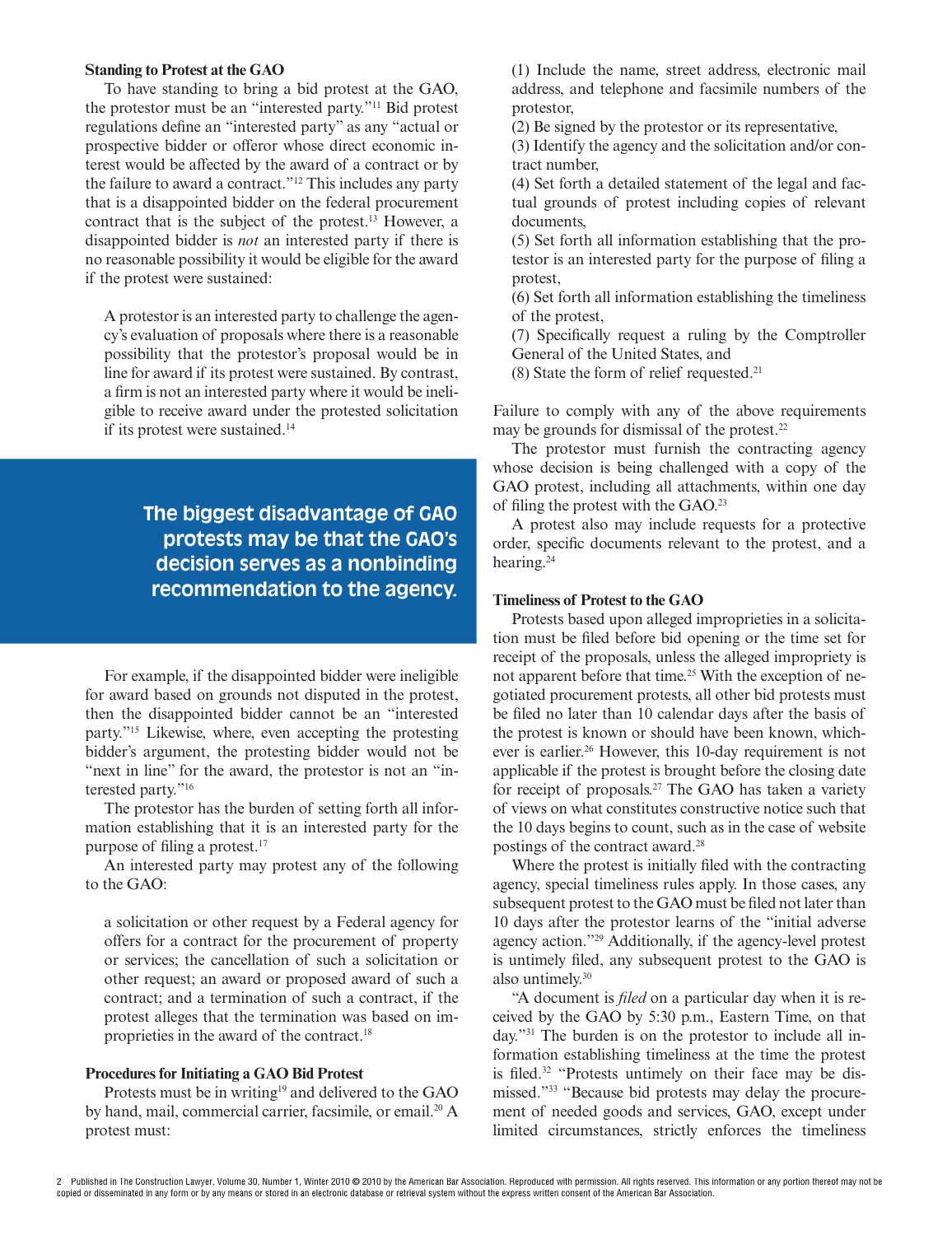requirements."34 But "GAO, for good cause shown, or where it determines that a protest raises issues significant to the procurement system, may consider an untimely protest."35 "The 'good cause' exception is limited to circumstances where some compelling reason beyond the protestor's control prevents the protestor from filing a timely protest."<sup>36</sup> "The significant issue exception is limited to untimely protests that raise issues of widespread interest to the procurement community, and which have not been considered on the merits in a prior decision."37 These exceptions apply only to save a protest that is untimely, and cannot be used as a basis for considering a protest that is legally or factually insufficient.<sup>38</sup>

#### **What Can Be Protested at the GAO**

Not only does the GAO restrict who can protest and when they can protest, but it also restricts what can be protested to the GAO. Generally, the GAO lacks jurisdiction to consider protests that are based on any of the following grounds: the administration of existing contracts, Small Business Administration issues, an affirmative determination of responsibility by the contracting officer, challenges to the suspension or debarment of contractors, protests asserting that the protestor's proposal should *not* have been included or kept in the competitive range, or the decision by an agency tender official of whether or not to file a protest.<sup>39</sup> Except under a few discrete exceptions, a protest brought on any of these grounds will be summarily dismissed.<sup>40</sup> Furthermore, unless the procurement agency gives written consent, the GAO will not consider protests concerning (1) awards of subcontracts by or for a federal agency, (2) sales by a federal agency, and (3) procurement actions by government entities that do not fall within the strict definition of federal agencies in 4 C.F.R.  $\S 21.0(c)$ .<sup>41</sup>

# **GAO Actions Upon Receiving Protest**

# **Notice to Parties**

Upon receiving a protest, unless the protest is summarily dismissed, $42$  the GAO must give notice of the impending protest to the contracting agency by telephone within one day after the protest is filed, and must promptly send the protestor and the agency a written acknowledgment that the protest has been received.<sup>43</sup> Upon receiving this notice, the agency must give all potential "intervenors" notice of the protest and provide them copies of the protest submissions.44

#### **Intervention**

Other interested parties may be permitted by the GAO to participate in the protest as "intervenors."45 The GAO regulations define an "intervenor" as "an awardee if the award has been made or, if no award has been made, all bidders or offerors who appear to have a substantial prospect of receiving an award if the protest is denied."46

If an award has already been made, then generally the GAO only permits the "awardee" to intervene.<sup>47</sup> If the contract in question has not yet been awarded, then any interested party wishing to intervene (that is qualified to intervene under the circumstances<sup>48</sup>) should give notice to the GAO and the other parties of its intent to intervene,<sup>49</sup> and then contact the GAO to learn whether it will be permitted to intervene.50 The potential intervenor, or its representative, also should enter a notice of appearance to the GAO to ensure it promptly receives all communications in relation to the protest.<sup>51</sup>

#### **Summary Dismissal**

If the agency or any intervenor discovers a reason why summary dismissal would be appropriate, it should file a request for dismissal as soon as practicable.<sup>52</sup> When a request is filed, the GAO will generally permit the protestor to file a brief in opposition to dismissal, and the GAO will promptly address the dismissal request.53

Summary dismissal may be appropriate at any time that the GAO has information to determine the protest is deficient on procedural or jurisdictional grounds.<sup>54</sup> If the GAO grants the request for summary dismissal, either in whole or in part, the agency is not required to prepare a report in response to the protest or in response to those grounds of protest that were dismissed.55

**Not only does the GAO restrict who can protest and when they can protest, but it also restricts what can be protested to the GAO.**

#### **Automatic Stay**

After the agency has received telephonic notice of the protest from the GAO, the agency may not award the contract. If the contract has already been awarded, the agency must suspend performance of the contract if the procuring agency receives notice of a protest from the GAO within 10 days after contract award, or within 5 days after a debriefing date, whichever is later.<sup>56</sup> However, due to subtleties in the GAO regulations, to ensure that the automatic stay provision in postaward protests is triggered, it is extremely important that the protest is filed at least one full day in advance of the deadline.<sup>57</sup>

An exception to the automatic stay provision exists when the head of the agency authorizes the award "upon a written finding that urgent and compelling circumstances which significantly affect interests of the United States will not permit waiting for the decision of the Comptroller General [on the protest,]"58 and the Comptroller General is given notice of this finding. $59$ 

Although the GAO will not review an agency's decision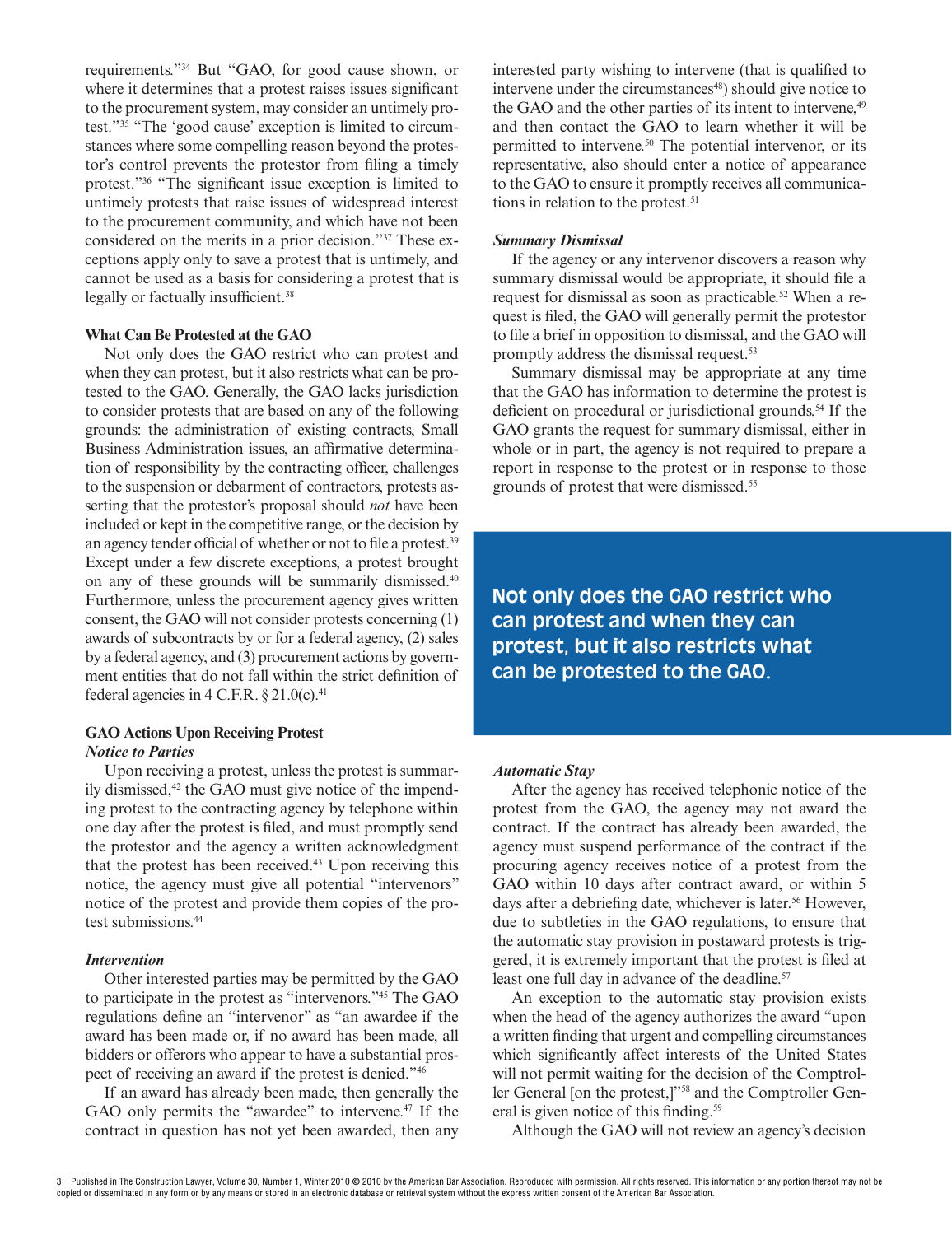to override the automatic stay provision, some federal courts will review the agency's decision to determine if it is arbitrary, capricious, an abuse of discretion, or otherwise clearly and prejudicially in violation of law or regulation. $60$ 

#### **Dynamics of Discovery in GAO Bid Protests Agency Report**

Once the agency receives telephone notice of the protest, it has 30 days to provide the GAO a complete written report responding to the protest.<sup>61</sup> The report is to include the contracting officer's statement of the relevant facts including a best estimate of the contract value, a memorandum of law, copies of all relevant documents or portions of documents not previously produced, and a list of those documents. $62$  Though the report is to be simultaneously provided to the protestor and any intervenors, "[t]he agency may omit documents, or portions of documents, from the copy of the report provided to the parties if the omitted information is protected and a party receiving the report is not represented by counsel admitted under a protective order."63 "Protected" material includes "proprietary, confidential, or source-selection-sensitive material, as well as other information the release of which could result in a competitive advantage" to one of the parties bidding on the contract.<sup>64</sup>

"Occasionally, the agency may be aware of the existence of relevant documents that only the protestor possesses. In appropriate cases, the agency may request that the protestor produce those documents."65

**In the protest filing, the protestor may request the agency to produce specific documents that the protestor shows are relevant to the protest.**

#### **Requests for Documents**

In the protest filing, the protestor may request the agency to produce specific documents that the protestor shows are relevant to the protest.<sup>66</sup> After the agency report is filed, the protestor may file a request for any additional relevant documents, but such a request is permitted only if made within two days of the protestor having actual or constructive notice of the document's existence or relevance, whichever is earlier.<sup>67</sup> If the protestor objects to the agency's withholding of any requested documents, the GAO must decide whether the agency is required to produce the withheld documents, or portions of documents, and whether this should be done under a protective order.<sup>68</sup>

#### **Protective Orders**

The purpose of a "protective order" is to help the protestor, through its counsel, learn the relevant facts when parts of the record are deemed protected.<sup>69</sup> The GAO views it as the responsibility of the protestor's counsel in the first instance to request a protective order and to submit timely applications for admission to access protected material under the order.<sup>70</sup> A protective order may be justified if a relevant document contains "protected" material.71 If no protective order is issued, the agency may withhold from the parties those portions of the agency report that would ordinarily be subject to a protective order.<sup>72</sup>

After a protective order has been issued, only parties' counsels or consultants may apply for admission to access material under the protective order.73 For this reason, it is very important that the protestor be represented by counsel in the bid protest process. If the protestor is not represented by counsel, issuing a protective order serves no useful purpose because the protestor cannot apply for access to the protected material without counsel.<sup>74</sup> Accordingly, any portions of the record that the GAO determines cannot be released without a protective order will not be released at all if the protestor refuses to obtain counsel.75

"In considering the propriety of granting or denying an applicant admission to a protective order, [GAO will] review each application in order to determine whether the applicant is involved in competitive decision-making and whether there is otherwise an unacceptable risk of inadvertent disclosure of protected information should the applicant be granted access to protected material."76 With respect to the applications of consultants to a protective order, the GAO considers and balances a variety of factors, including the GAO's "desire for assistance in resolving the specific issues of the protest, the protestor's need for consultants to pursue its protest adequately, the nature and sensitivity of the material sought to be protected, and whether there is opposition to an applicant expressing legitimate concerns that the admission of the applicant would pose an unacceptable risk of inadvertent disclosure."77

Generally, other parties have two days to object to an application for admission under a protective order.78 If there is no objection, the GAO will generally admit the applicant under the protective order.<sup>79</sup> If the applicant is granted access to protected material, he or she may not disclose any protected information to others.<sup>80</sup> This creates the unusual circumstance where the protestor's attorney, who is granted access to protected information, cannot disclose relevant information to his client. $81$  If the terms of the protective order are violated, both counsel and client are subject to a variety of sanctions, including dismissal of the protest.<sup>82</sup>

Absent express prior written authorization from the GAO, material to which parties gain access under a GAO protective order may only be used in the protest proceedings for which the protest was issued.<sup>83</sup> "GAO has generally permitted the use of protected material in the filing of federal lawsuits and before other administrative tribunals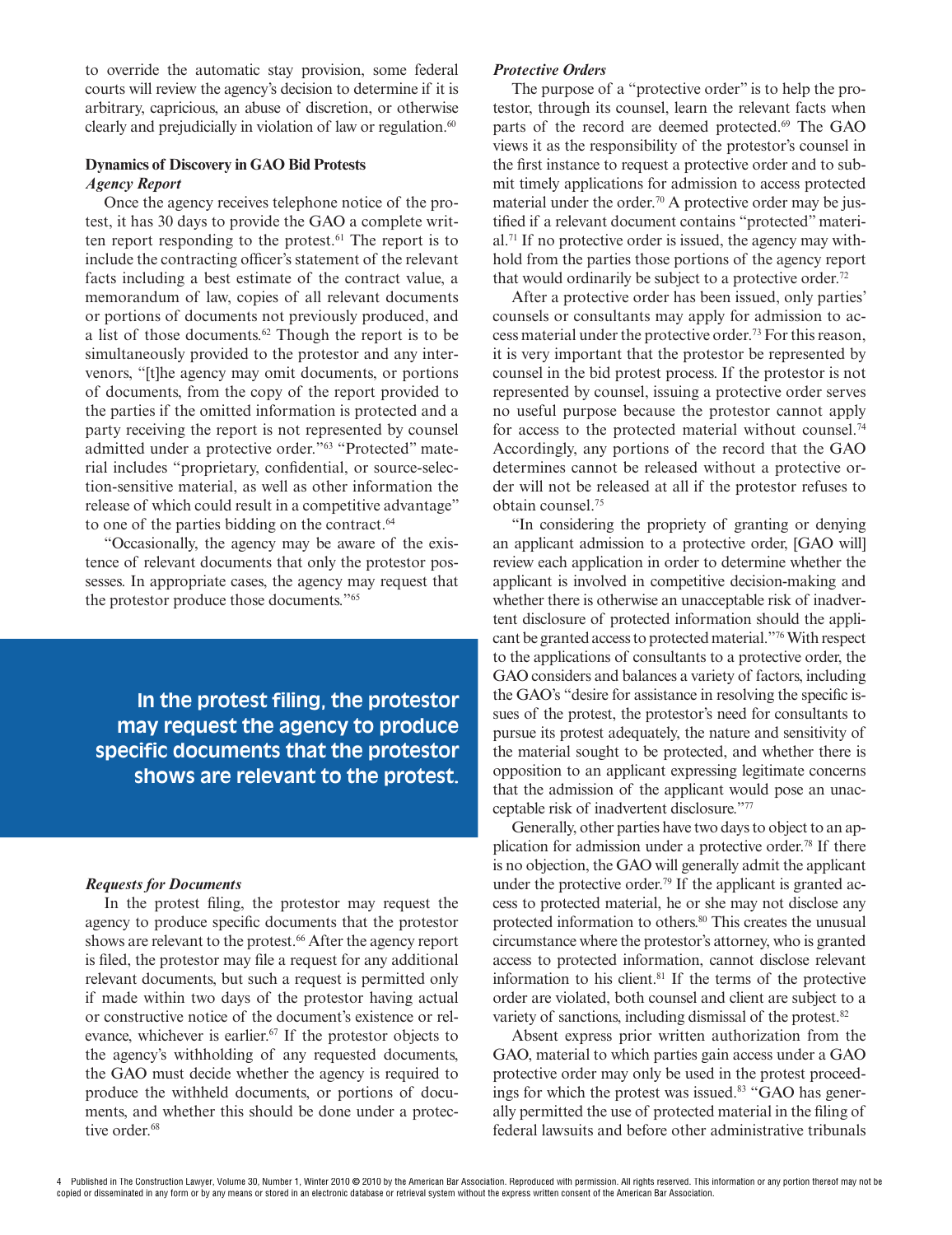where the party seeking to use such material establishes that the material will be safeguarded."84

#### **Protestor Comments on Agency Report**

After receipt of the agency report, the protestor has 10 days to submit its comments on the report to the GAO. If the protestor does not submit comments within the 10-day period, the GAO will dismiss the protest.<sup>85</sup> Generally, comments that consist solely of general statements requesting that the GAO review the protest on the existing record are not sufficient to rebut the agency report.<sup>86</sup>

In its comments, a protestor may not introduce new grounds for protest that could have been raised in its initial protest submission.87 However, the protestor can raise new grounds of protest if the new grounds were first discovered upon receipt of the agency report and the protestor raises these supplemental issues within 10 working days of its receipt of the agency report.<sup>88</sup> Following the comment period, neither the agency nor any other party may submit additional statements for the record without GAO permission.<sup>89</sup>

#### **Hearings at the GAO**

At the request of a party or on its own initiative, the GAO may conduct a hearing in connection with a protest.90 A protestor requesting a hearing should do so in its initial protest filing, setting forth the reasons why a hearing is needed to resolve the protest. $91$  Due to the increased cost and burden associated with a hearing, the GAO holds a hearing only when necessary.<sup>92</sup> If the GAO grants a hearing, it usually holds a prehearing conference to resolve procedural issues.<sup>93</sup>

The hearing is presided over by the GAO attorney assigned to the protest. Parties must submit a list of expected attendees to the GAO at least one day before the hearing, and the presiding GAO attorney may restrict access to the hearing to prevent the improper disclosure of protected information.<sup>94</sup> If a witness whose attendance has been requested by the GAO fails to attend the hearing or fails to answer a relevant question, the GAO may infer that the witness's testimony would have been unfavorable to the party for whom the witness would have testified.<sup>95</sup>

Within five days after the hearing, parties should submit comments to the GAO.96 If the protestor fails to submit any comments, the protest is dismissed.<sup>97</sup>

#### **GAO Decision on the Bid Protest**

Unless the GAO finds the protest appropriate for fasttracking under the "express option," it shall issue a decision on the protest within 100 days after the protest is filed.<sup>98</sup> If the GAO chooses the express option, a decision will be issued within 65 days after the protest is filed.<sup>99</sup> The GAO also has the option of using, where appropriate, "flexible alternative procedures to promptly and fairly resolve a protest."<sup>100</sup> Once signed by the presiding GAO attorney, a copy of the decision is generally available on the GAO's website within 24 hours and is distributed to the parties.101 If the decision contains protected information, it will only be distributed to the agency and individuals admitted under the protective order, and, if possible, a redacted version will be made available to the public.<sup>102</sup>

If the GAO determines that the agency's procurement activities did not comply with statute or regulation, and such noncompliance prejudiced the protestor, the GAO will sustain the protest.<sup>103</sup> In reviewing an agency's evaluation, the GAO will "examine the agency's evaluation to ensure that it was reasonable and consistent with the solicitation's stated evaluation criteria and applicable procurement statutes and regulations."104 "A protestor's mere disagreement with the agency's judgment in its determination of the relative merit of competing proposals does not establish that the evaluation was unreasonable."105 If the GAO sustains the protest, it will recommend remedial action it "determines to be necessary to promote compliance with procurement statutes and regulations."106

# **If the protestor does not submit comments within the 10-day period, the GAO will dismiss the protest.**

GAO decisions are recommendations, and are not binding upon the procurement agency or any of the other parties to the protest.107 However, the statutory language giving GAO jurisdiction to review procurement decisions indicates "that Congress contemplated and intended that procurement agencies normally would follow the Comptroller General's recommendation."108 In fact, according to the GAO, in fiscal years 2000 through 2008, agencies have only declined to fully adopt the GAO's recommendations on four occasions.109 And, in one of these four cases, under threats from Congress to withhold project funding, the agency eventually implemented the GAO's recommendation.110

### **Recoverable Costs in a GAO Bid Protest**

Generally, if a protest is sustained, the GAO will recommend that the agency reimburse the protestor's costs incurred filing and pursuing the protest, $111$  including attorney, consultant, and expert witness fees.<sup>112</sup> If the protest is sustained, but the protestor is deprived of an opportunity to compete for the contract at issue, then the GAO will likely award the protestor its bid and proposal preparation costs.113 But "even where an offeror has been wrongfully denied award of a contract, there is no legal basis for allowing recovery of lost profits."<sup>114</sup>

If the protest is denied, or closed after the agency takes corrective action prior to the GAO's final ruling, the protestor may still be awarded its protest costs if the GAO determines that, in the face of a "clearly meritorious"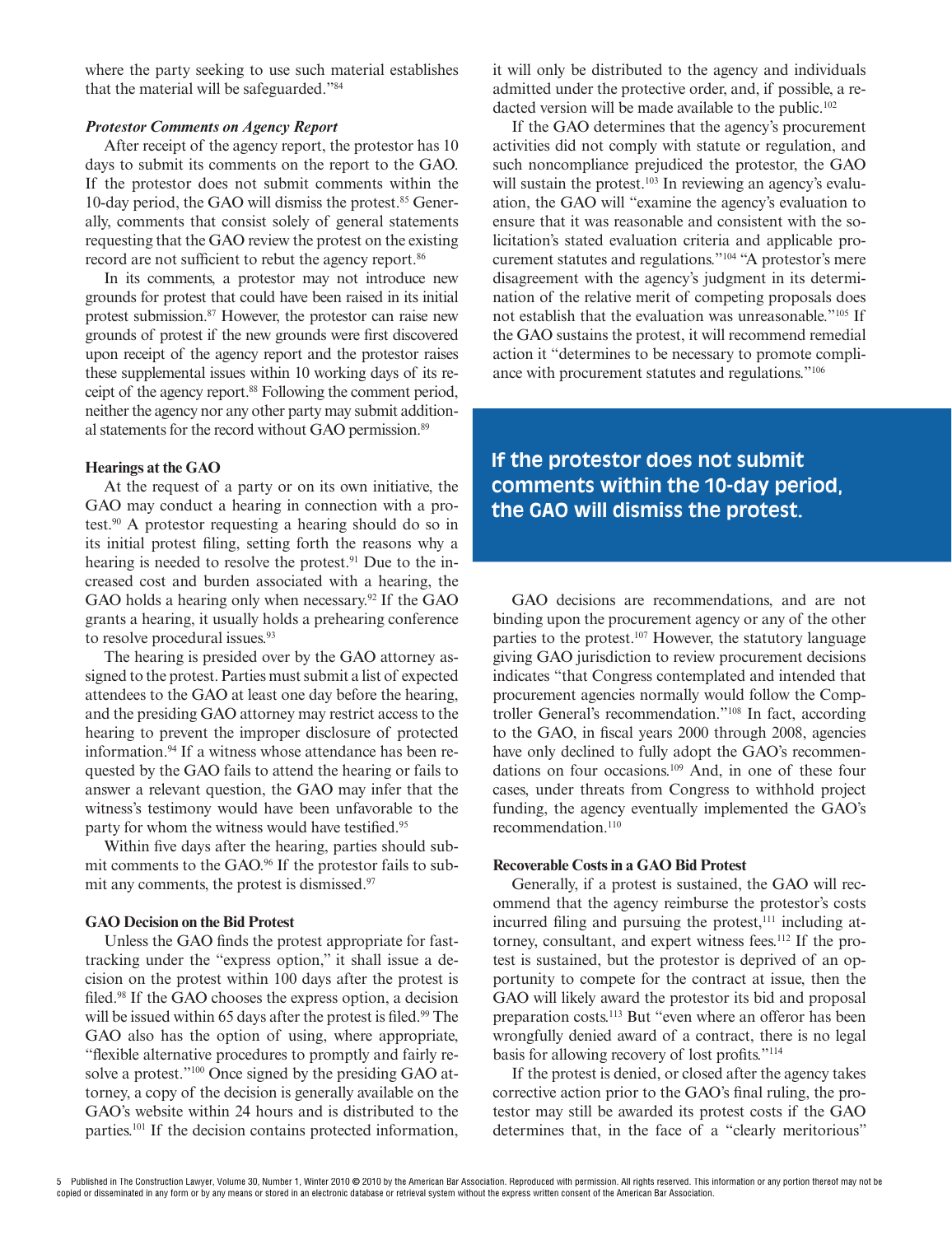protest, the agency "unduly delayed in taking corrective action."115 Thus, even if the protest is "clearly meritorious,"116 the GAO will not recommend the award of costs if the agency takes responsibly prompt corrective action.<sup>117</sup>

As a general rule, the GAO considers a successful protestor entitled to reimbursement for costs incurred with respect to all issues pursued, not merely those upon which it prevails.118 The GAO will only sever the costs associated with unsuccessful protest issues if the "unsuccessful protest issue . . . is so clearly severable from the successful issues as to essentially constitute a separate protest."119

If the GAO recommends the protestor be awarded costs, the protestor must file with the GAO a detailed claim for costs, certifying the time expended and costs incurred in pursuing the protest, within 60 days of the GAO's decision to award costs.120 The claim must be supported with adequate documentation.121 Absent a "compelling reason beyond the control of the protestor [that] prevented the protestor from timely filing the claim," failure to file an adequately substantiated cost claim within the 60-day window will result in the forfeiture of the protestor's right to recover costs.122

> **Any party involved in the bid protest may request reconsideration of the GAO decision.**

## **Review of GAO Decisions Request for Reconsideration**

Any party involved in the bid protest may request reconsideration of the GAO decision.<sup>123</sup> The GAO must receive the request "not later than 10 days after the basis for reconsideration is known or should have been known, whichever is earlier," and the request must "contain a detailed statement of the factual and legal grounds upon which reversal or modification is deemed warranted, specifying any errors of law made or information not previously considered."124 Unlike the initial protest, a request for reconsideration will not result in an automatic stay of contract award or performance.<sup>125</sup> Generally, the GAO will assign a different attorney to decide the request for reconsideration.126

### **Appeal to the Court of Federal Claims**

Where the protestor fails to obtain its desired relief from the GAO, or where the GAO's decision to sustain the protest and grant relief to the protestor is not implemented by the procuring agency, the protestor can seek relief in the COFC. Generally, the subject of the COFC's review is the agency decision, not the GAO recommendation.127 Despite the fact that GAO decisions are not

binding on the COFC, "the [COFC] recognizes GAO's longstanding expertise in the bid protest area and accords its decisions due regard."128

#### **Advice for Counsel**

When seeking to protest a federal procurement, an interested party should carefully consider which forum's protest procedures are most favorable under the circumstances. In some cases, the protestor will find the GAO's procedures to be most advantageous. The GAO is a quick and inexpensive vehicle for a disappointed bidder to obtain relief from alleged improprieties in the procurement process. However, the GAO's timelines are strict and normally inflexible. The procedural intricacies at the GAO require the practitioner to be knowledgeable and diligent when bringing a protest at the GAO. The best advice is for counsel to always check and double-check the GAO's bid protest regulations because even if the protest is strong on its merits, counsel's failure to follow GAO protest regulations can easily cost the protestor any chance at relief.  $\overline{\overline{\mathbb{F}}}$ 

#### **Endnotes**

1. Originally titled the General Accounting Office, GAO was renamed the Government Accountability Office in 2004. GAO Human Capital Reform Act of 2004, Pub. L. No. 108-271, § 8, 118 Stat. 811, 814 (2004). The name was changed to more accurately reflect GAO's true role. *See James F. Nagle & Bryan A.* Kelly, *Federal Forums for Government Contracts*, 2 J. AM. COLL. CONSTR. L. 189, 204 (Winter 2008).

2. For a procedural overview of all three federal bid protest forums, see James F. Nagle & Adam K. Lasky, *Bid Protests*, *in*  FEDERAL GOVERNMENT CONSTRUCTION CONTRACTS (Adrian L. Bastianelli III et al. eds., 2d ed. 2010).

3. 48 C.F.R. § 33.102(e).

4. 4 C.F.R. §§ 21.0–.14.

5. For example, protests not filed within the time limits set forth in 4 C.F.R § 21.2, that lack a detailed statement of the legal and factual grounds of protest as required by 4 C.F.R § 21.1(c)(4), or that fail to clearly state legally sufficient grounds of protest as required by 4 C.F.R § 21.1(f) shall be dismissed. 4 C.F.R §§  $21.5(e)$ –(f).

6. For a further discussion of agency-level and COFC protests, see Nagle & Lasky, *Bid Protests*, *supra* note 2.

7. Pub. L. No. 67-13, 42 Stat. 20 (1921).

8. The GAO derives its authority to resolve bid protests from the language in § 305 of the Budget and Accounting Act of 1921. Pub. L. No. 67-13, 42 Stat. 20, 24 (1921) ("All claims and demands whatever by the Government of the United States or against it . . . shall be settled and adjusted in the General Accounting Office."); *see* 31 U.S.C. §§ 3702, 3526. Prior to 1921, this authority was vested in the Accounting Office of the Treasury Department. *See* Globe Indem. Co. v. United States, 291 U.S. 476, 479–80 (1934).

9. Pub. L. No. 67-13, 42 Stat. 20, 23 (1921).

10. SECTION OF PUBLIC CONTRACT LAW, AMERICAN BAR ASSO-CIATION, COMMENTS REGARDING U.S. GEN. ACCOUNTING OFFICE STUDY OF CONCURRENT PROTEST JURISDICTION 7 n.4 (Dec. 29, 1999), *printed in* U.S. GEN. ACCOUNTING OFFICE, GAO/GGD/ OGC-00-72, BID PROTESTS: CHARACTERISTICS OF CASES FILED IN FEDERAL COURTS app. viii, at 58 (April 2000); OFFICE OF GEN-ERAL COUNSEL, U.S. GOV'T ACCOUNTABILITY OFFICE, GAO-09- 471SP, BID PROTESTS AT GAO: A DESCRIPTIVE GUIDE 4 (9th ed. 2009) [hereinafter GAO-09-471SP].

11. 4 C.F.R. § 21.0(a)(1).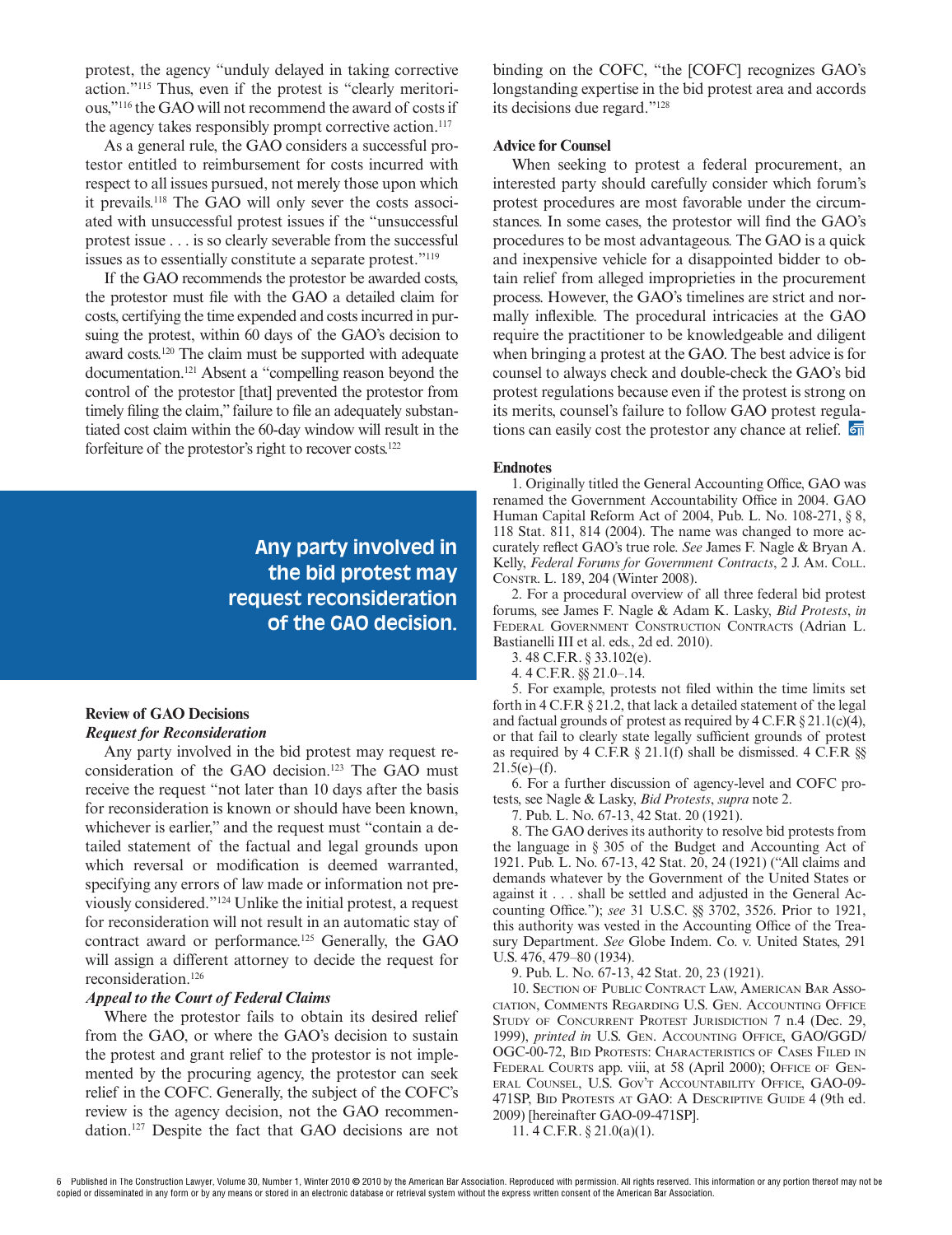12. *Id*. A lone exception to the traditional "interested party" test occurs in the context of a public-private competition conducted under Office of Management and Budget Circular A-76 regarding performance of an activity or function of a federal agency, or a decision to convert a function performed by federal employees to private-sector performance without a competition. In such a circumstance, the official responsible for submitting the federal agency tender (i.e., the agency tender official) and any one individual, designated as an agent by a majority of the employees performing that activity or function, who represents the affected employees (i.e., the designated employee agent), are each considered an "interested party" for purposes of having standing to file a protest at GAO. 4 C.F.R.  $\S$  21.0(a)(2); GAO-09-471SP, *supra* note 10, at 7.

13. Stay, Inc*.* v. Cheney, 940 F.2d 1457, 1460 (11th Cir. 1991).

14. ECI Def. Group, Comp. Gen. B-400177 et al., July 25, 2008, 2008 CPD ¶ 141, at 5 (citations omitted); *see also* Evans Sec. Solutions, Inc., Comp Gen. B-311035, Mar. 19, 2008, 2008 CPD ¶ 58 (protestor is not an interested party for purposes of challenging evaluation of awardee's proposal where record shows that another offeror, not protestor, would be in line for award); Para Scientific Co., Comp. Gen. B-310976, Feb. 25, 2008, 2008 CPD ¶ 54 (nonsmall business is not an interested party to argue that a procurement should be set aside for small businesses); Native Am. Indus. Distribs., Inc., Comp. Gen. B-310737.3 et al., Apr. 15, 2008, 2008 CPD ¶ 76 (offeror in a best value procurement whose price was low is an interested party even though another offeror had a higher technical score).

15. Para Scientific Co., 2008 CPD ¶ 54 (protestor's contention that a procurement must be set aside for small business concerns is dismissed where the protestor did not qualify as a small business under the applicable code, and therefore was not an interested party for the purposes of arguing that the procurement must be set aside), *compare with* Designer Assocs., Inc., Comp. Gen. B-293226, Feb. 12, 2004, 2004 CPD ¶ 114 (protestor was an "interested party" despite the fact that protestor was not an 8(a) contractor, and the procurement was conducted under the 8(a) program, because protestor challenged the procurement on the basis that the decision to place the procurement under the 8(a) program was improper).

16. Joint Mgmt. & Tech. Servs., Comp. Gen. B-294229, B-294229.2, Sept. 22, 2004, 2004 CPD ¶ 208 (protestor is not an interested party to challenge evaluation of awardee's proposal where record shows that another firm, not the protestor, would be in line for award if protestor's challenge were sustained, and protestor does not challenge evaluation of the other firm's proposal); DynCorp Int'l LLC, B-294232, B-294232.2, Sept. 13, 2004, 2004 CPD ¶ 187; Triton Elec. Enters., Inc., Comp. Gen. B-294221 et al., July 9, 2004, 2004 CPD ¶ 139 (protestor, a proposed debarred contractor, was not an "interested party" as a proposed debarred contractor is not eligible for the award of a federal contract and as such is not in line for contract award even if its protest were sustained); Sterling Servs., Inc., Comp. Gen. B-291625, B-291626, Jan. 14, 2003, 2003 CPD ¶ 26 (protestor is not an interested party to maintain protest challenging proposal evaluation where it did not acknowledge material amendment; protestor would be ineligible for award even if protest of evaluation were sustained); Yoosung T&S, Ltd., Comp. Gen. B-291407, Nov. 15, 2002, 2002 CPD ¶ 204 (protestor is not an interested party to challenge the agency's nonresponsibility determination because it would not be in line for award even if its protest were sustained because its proposal was technically unacceptable).

17. Total Procurement Servs., Inc., Comp. Gen. B-272343.2 et al., Aug. 29, 1996, 96-2 CPD ¶ 92 (citing 4 C.F.R. § 21.1(c)(5)).

18. 4 C.F.R. § 21.1(a). 19. 4 C.F.R. § 21.1(b).

20. The protest may be delivered by hand, mail, or commercial carrier, 4 C.F.R. § 21.0(f), to the following address:

General Counsel, Government Accountability Office, 441 G Street, NW., Washington, DC 20548, Attention: Procurement Law Control Group.

 $4$  C.F.R.  $\S$  21.1(b). Protests filed by hand or commercial carrier "must be delivered to GAO's mail center in GAO's main building at the above-referenced address; the mail center is located on the 4th Street side of GAO's main building and currently accepts bid protest filings from 7:30 a.m. to 5:30 p.m. Bid protest packages must be identified with one of the following labels: 'Procurement Law Control Group,' 'PLCG,' 'Bid Protest,' or 'Name of GAO Attorney.'" GAO-09-471SP, *supra* note 10, at 13. Protests also may be filed by facsimile transmission (202-512-9749), or email (protests@gao.gov). *Id.* at 14; 4 C.F.R. § 21.0(f). Protestors that decide to file by email should submit the protest using formatting compatible with Microsoft Office software. GAO-09-471SP, *supra* note 10, at 8.

21. 4 C.F.R. § 21.1(c).

22. 4 C.F.R. § 21.1(i).

23. 4 C.F.R. § 21.1(e).

24. 4 C.F.R. § 21.1(d); GAO-09-471SP, *supra* note 10, at 9.

25. 4 C.F.R.  $\S 21.2(a)(1)$ . "In procurements where proposals are requested, alleged improprieties which do not exist in the initial solicitation but which are subsequently incorporated into the solicitation must be protested not later than the next closing time for receipt of proposals following the incorporation." *Id.*

26. 4 C.F.R. § 21.2(a). "[P]rotests challenging a procurement conducted on the basis of competitive proposals under which a debriefing is requested and, when requested, is required. In such cases, with respect to any protest basis which is known or should have been known either before or as a result of the debriefing, the initial protest shall not be filed before the debriefing date offered to the protestor, but shall be filed not later than 10 days after the date on which the debriefing is held."  $4 \text{ C.F.R.} \$   $21.2(a)(2)$ .

27. MadahCom, Inc.—Recon., Comp. Gen. B-297261.2, Nov. 21, 2005, 2005 CPD ¶ 209 (protest that a solicitation improperly restricts competition to multiple-award task-order contract holders, and that the task orders will exceed the scope of the underlying contracts, was timely where filed before the closing date for receipt of task-order proposals; dismissal of protest as untimely because it was not filed within 10 days of when the protestor knew that the procurement would be restricted to taskorder contract holders therefore is reversed).

28. CBMC, Inc., Comp. Gen. B-295586, Jan. 6, 2005, 2005 CPD ¶ 2 (posting of award notice on the FedBizOpps Internet site is constructive notice of the protested contract award, and protest filed more than 10 days after the award posting is untimely). *But see* Worldwide Language Res., Inc.; SOS Int'l Ltd., Comp. Gen. B-296984 et al., Nov. 14, 2005, 2005 CPD ¶ 206 (announcement of contract award on the Department of Defense's official website, www.DefenseLink.mil, did not place protestors on constructive notice of the award and thus requires protestors to file their protests within 10 days of the announcement because DefenseLink has not been designated by statute or regulation as the public medium for announcement of procurement actions).

29. 4 C.F.R. § 21.2(a)(3); *see*, *e.g.*, Int'l Garment Processors, Comp. Gen. B-299743 et al., July 17, 2007, 2007 CPD ¶ 130, at 4 n.5 (protest to GAO brought after failed agency-level protest ruled untimely where brought more than 10 days after protestor learned of agency's adverse ruling on the protest; "While the protestor apparently delayed filing a protest with [GAO] in order to continue pursuit of the challenges with the agency, a protestor's continued pursuit of protest matters with a contracting agency does not toll [GAO] timeliness rules."). "Deciding when adverse agency action occurs is straightforward when the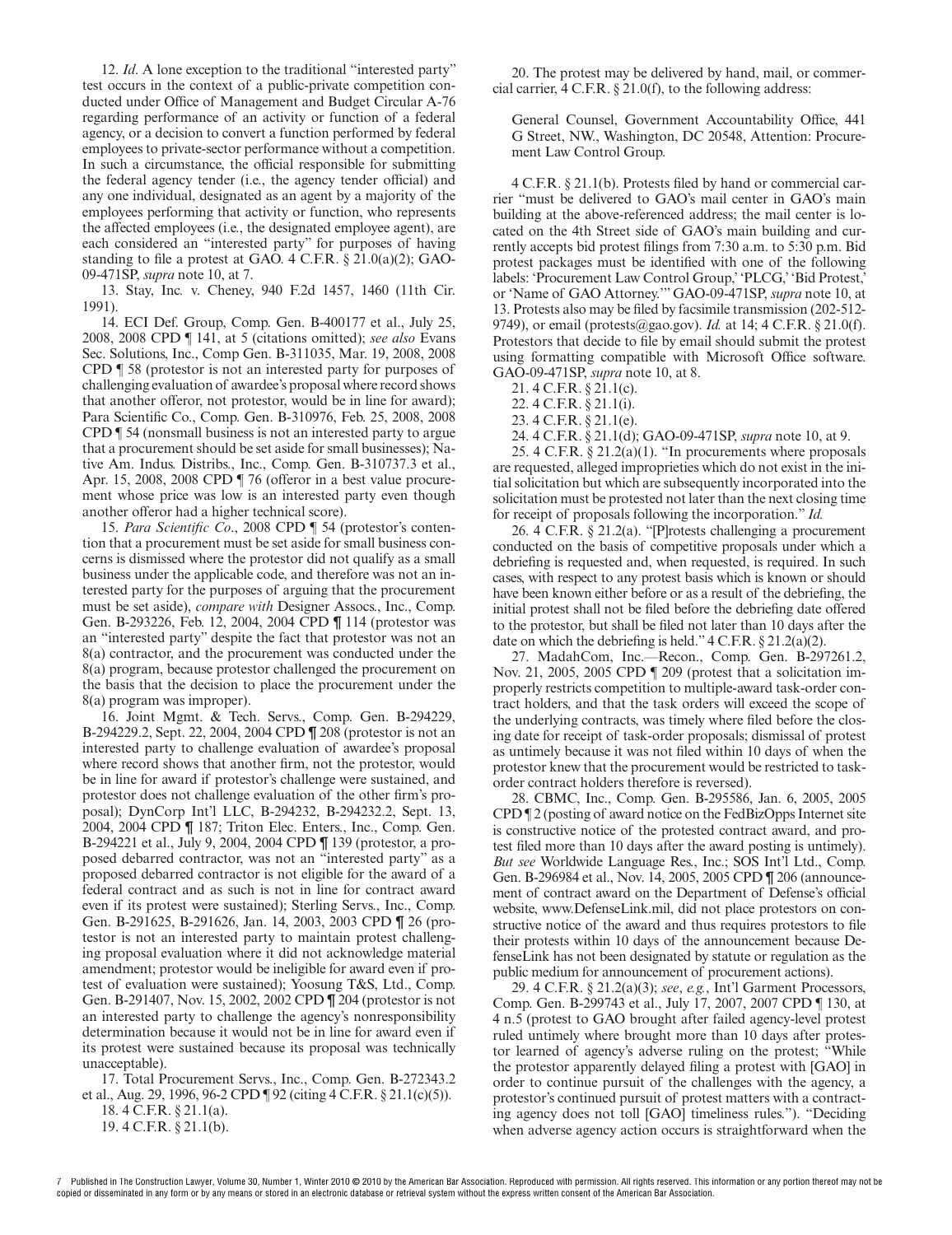protestor receives oral or written notice that the agency is denying the agency-level protest. Protestors should keep in mind, however, that GAO views as adverse agency action any action that makes clear that the agency is denying the agency-level protest. Examples of adverse agency action include the agency's proceeding with bid opening or the receipt of proposals, the rejection of a bid or proposal, or the award of a contract despite the agency-level protest. Firms that have filed an agencylevel protest and are considering filing a subsequent protest with GAO should be alert to any possible agency action that could be viewed as indicating that the agency is denying the agency-level protest." *See* GAO-09-471SP, *supra* note 10, at 11.

30. 4 C.F.R. § 21.2(a)(3).

31. 4 C.F.R. § 21.0(f) (emphasis added).

32. 4 C.F.R. § 21.2(b). "[A] protestor will not be permitted to introduce for the first time in a request for reconsideration information necessary to establish that the protest was timely." *Id.*

33. *Id*.

34. *See* GAO-09-471SP, *supra* note 10, at 10.

35. 4 C.F.R. § 21.2(c). *See*, *e.g.*, Celadon Labs., Inc., Comp. Gen. B-298533, Nov. 1, 2006, 2006 CPD | 158 (the significant issue exception to our timeliness rules was invoked in this matter where the issue—the application of conflict of interest regulations to peer review evaluators in Small Business Innovation Research (SBIR) procurements—was not one that we had previously decided and was one that could be expected to arise in future SBIR procurements).

36. Goel Servs., Inc., Comp. Gen. B-310822.2, May 23, 2008, 2008 CPD ¶ 99, at 3 (citing Dontas Painting Co., Comp. Gen. B-226797, May 6, 1987, 87-1 CPD ¶ 484, at 2).

37. *Id*. (citing Schleicher Cmty. Corps. Ctr., Inc., Comp. Gen. B-270499.3 et al., Apr. 18, 1996, 96-1 CPD ¶ 192, at 7).

38. Coffman Specialties, Inc., Comp. Gen. B-400706.2, Nov. 12, 2008, 2008 CPD ¶ 211, at 4.

39. 4 C.F.R. § 21.5.

40. *See id*.

41. GAO-09-471SP, *supra* note 10, at 8; 4 C.F.R. §§ 21.5, 21.13(a).

42. If the GAO determines that the protest is lacking in any of the basic elements required by 4 C.F.R. § 21.1(c), the GAO may summarily dismiss the protest and is not required to provide the agency any notice. *See*, *e.g.*, New Mexico State Univ., Comp. Gen. B-230669, B-230669.2, June 2, 1988, 88-1 CPD ¶ 523.

43. 4 C.F.R. § 21.3(a).

44. *Id*. "Intervenor means an awardee if the award has been made or, if no award has been made, all bidders or offerors who appear to have a substantial prospect of receiving an award if the protest is denied."  $4 \text{ C.F.R.} \$   $21.0(b)(1)$ .

45. *See* GAO-09-471SP, *supra* note 10, at 17 (citing 4 C.F.R.  $§ 21.0(b))$ 

46. 4 C.F.R.  $\S 21.0(b)(1)$ . However, for protests filed by an interested party regarding a public-private competition conducted under Office of Management and Budget Circular A-76 regarding an activity or function of a federal agency performed by more than 65 full-time-equivalent employees of the federal agency, the representative of the majority of affected employees and/or the agency tender official also may be intervenors. *See* GAO-09-471SP, *supra* note 10, at 17; 4 C.F.R. § 21.0(b)(2).

47. *See* GAO-09-471SP, *supra* note 10, at 17.

48. *See* 4 C.F.R. § 21.0(b)(1)–(2).

49*. See* GAO-09-471SP, *supra* note 10, at 17 ("The notice of intervention can be a brief letter that includes the name, address, and telephone and fax numbers of the intervenor or its representative, if any, and advises GAO and all other parties of the intervenor's status.").

50. *See id*.

51. *See id*. (notice should be delivered to the GAO, the protestor, and the procurement agency and should contain the

intervenor's, and/or its representative's, name, address, telephone number, fax number, and email address).

52. 4 C.F.R. § 21.3(b).

53. *See* GAO-09-471SP, *supra* note 10, at 18.

54. 4 C.F.R. §§ 21.1 (listing procedural requirements), 21.5 (listing procedural and jurisdictional requirements), 21.11(b) ("GAO will dismiss any case where the matter involved is the subject of litigation before, or has been decided on the merits by, a court of competent jurisdiction. GAO may, at the request of a court, issue an advisory opinion on a bid protest issue that is before the court.").

55. 4 C.F.R. § 21.5; *see* GAO-09-471SP, *supra* note 10, at 18.

56. 31 U.S.C. § 3553(c)–(d); 48 C.F.R. § 33.104(c).

57. Once GAO receives a protest, it has one day to give the agency telephonic notice. 4 C.F.R. § 21.3(a). Therefore, if a protest is filed with GAO 10 days after the contract is awarded, the procuring agency may not receive notice from the GAO until the 11th day, and the automatic stay provision will not be triggered.

58. 31 U.S.C. § 3553(c)(2), (d)(3)(C). For a contract that has already been awarded, the agency may substitute this with a finding that "performance of the contract is in the best interests of the United States[.]" 31 U.S.C. § 3553(d)(3)(C)(i)(I).

59. 31 U.S.C. § 3553(c)(2), (d)(3)(C).

60. 3 STEVEN W. FELDMAN, GOVERNMENT CONTRACT AWARDS: NEGOTIATION AND SEALED BIDDING § 31:3 (2008).

61. 4 C.F.R. § 21.3(c). If GAO determines that fast-tracking the case is appropriate, then the agency has 20 days to issue its report. 4 C.F.R. § 21.10(d).

62. 4 C.F.R. § 21.3(d).

63. *See* GAO-09-471SP, *supra* note 10, at 23 (citing 4 C.F.R.  $§ 21.3(e)$ 

64. 4 C.F.R. § 21.4(a).

65. *See* GAO-09-471SP, *supra* note 10, at 23 (citing 4 C.F.R. § 21.3(d)). While the "reverse discovery" rule permits the contracting agency to request a specific relevant document of which the agency is aware and does not itself possess, the rule does not allow wide-open discovery requests by the agency on broad categories. *Id*.; The Boeing Company, Comp. Gen. B-311344 et al., June 18, 2008, 2008 CPD ¶ 1143.

66. 4 C.F.R.  $\S 21.1(d)(2)$ . "At least 5 days prior to the filing of the report, in cases in which the protestor has filed a request for specific documents, the agency shall respond to the request for documents in writing. The agency's response shall, at a minimum, identify whether the requested documents exist, which of the requested documents or portions thereof the agency intends to produce, which of the requested documents or portions thereof the agency intends to withhold, and the basis for not producing any of the requested documents or portions thereof. Any objection to the scope of the agency's proposed disclosure or nondisclosure of documents must be filed with GAO and the other parties within 2 days of receipt of this list." 4 C.F.R. § 21.3(c).

67. 4 C.F.R. § 21.3(g). The agency must produce the requested documents, or explain why it is not required to do so, within two days of such a request. *Id*. The GAO may grant the protestor leave to make requests for documents outside the two-day window. *Id*.

68. 4 C.F.R. § 21.3(h).

69. *See* GAO-09-471SP, *supra* note 10, at 19; 4 C.F.R. § 21.4(a).

70*. See* GAO-09-471SP, *supra* note 10, at 19; 4 C.F.R. § 21.4(a) (GAO can issue an order on its own initiative).

71. 4 C.F.R. § 21.4(a). Any protective order shall include procedures for application for access to protected information, identification and safeguarding of that information, and submission of redacted copies of documents omitting protected information. *Id*.

72. 4 C.F.R. § 21.4(b). Though in these cases the discoverability of information is left to the judgment of the agency, the GAO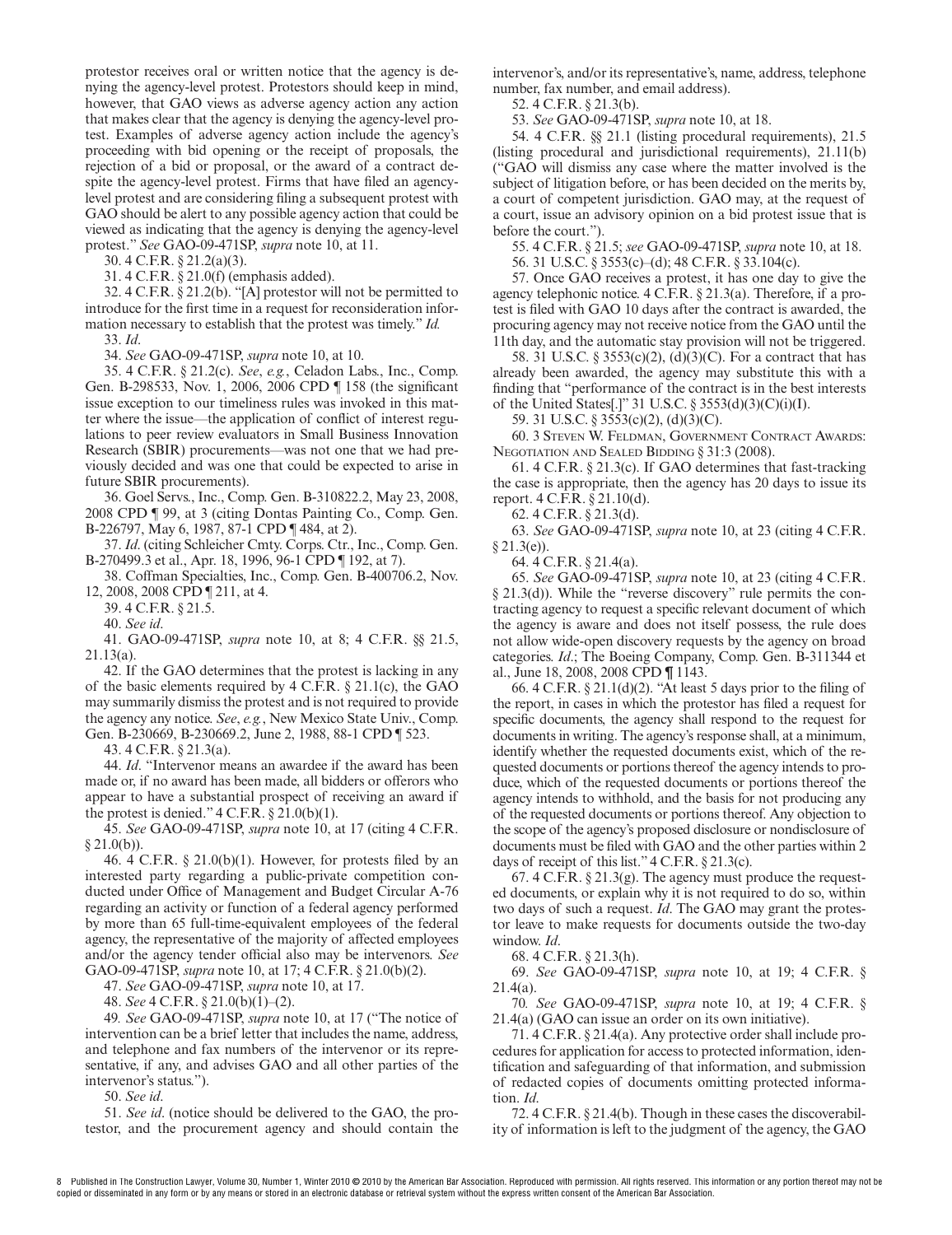reviews *in camera* all information not released to the parties. *Id*.

73. 4 C.F.R. § 21.4(c). "The application shall establish that the applicant is not involved in competitive decision-making for any firm that could gain a competitive advantage from access to the protected information and that there will be no significant risk of inadvertent disclosure of protected information." *Id*. Consultants retained by counsel also may apply for access. *Id*.

74. Vistron, Inc., Comp. Gen. B-277497, Oct. 17, 1997, 97-2 CPD ¶ 107, at 3 n.2; *see* GAO-09-471SP, *supra* note 10, at 19.

75. Am. Indian Law Ctr., Inc., Comp. Gen. B-254322, Dec. 9, 1993, 94-1 CPD ¶ 165, at 1 n.1. However, the agency still must provide the protestor with documents adequate to inform the protestor of the basis of the agency's position. 4 C.F.R. § 21.3(e).

76. Sys. Research & Applications Corp.; Booz Allen Hamilton, Inc., B-299818 et al., Sept. 6, 2007, 2008 CPD ¶ 28. Parties' in-house or outside counsel may be admitted to the protective order, so long as that attorney is not "involved in competitive decision making for the client (or another relevant firm)." AirTrak Travel et al., Comp. Gen. B-292101 et al., June 30, 2003, 2003 CPD ¶ 117. To determine whether the attorney is "involved in competitive decision making," the GAO looks to "whether the attorney's activities, associations, and relationship with the client (or another relevant firm) are such as to involve advice and participation in client's decisions (such as pricing and product design) made in light of similar corresponding information about a competitor." *Id*. "Where an attorney is involved in competitive decision making, the attorney will not be admitted to the protective order because there is an unacceptable risk of inadvertent disclosure of non-public information or the proprietary data of another company." *Id*.

77. Restoration & Closure Servs., LLC, Comp. Gen. B-295663.6, B-295663.12, April 18, 2005, 2005 CPD ¶ 92 (consultants' applications for admission to protective order are denied where the applications agreed to restrict the consultants' activities only with regard to the particular site for the procurement being protested, and thus permitted the consultants to engage or assist in the preparation of proposals for the same type of work at other sites where a party to the protest may be a competitor.); *Sys. Research*, 2008 CPD ¶ 28 (admission of a consultant to a GAO protective order was appropriate, over the objection that the consultant once held a position with the protestor and that the consultant's daughter was currently employed by the protestor, where the record shows that the consultant had no continuing interest in the protestor and the consultant's daughter held a relatively lowlevel position with the protestor in a division that was unrelated to the work to be performed under the protested contract).

78. 4 C.F.R. § 21.4(c).

79*. See* GAO-09-471SP, *supra* note 10, at 19.

80. *See* 4 C.F.R. § 21.4(c); GAO-09-471SP, *supra* note 10, at 19.

81. *See generally* Network Sec. Techs., Inc., Comp. Gen. B-290741.2, Nov. 13, 2002, 2002 CPD ¶ 193 (GAO provides notice that, in a future case, it may impose the sanction of dismissal where protestor's attorney discloses protected information to client); PWC Logistics Servs. Co. KSC(c), Comp. Gen. B-310559, Jan. 11, 2008, 2008 CPD ¶ 25 (GAO dismissed bid protest after protestor's attorney admitted under protective order he revealed protected information to protestor).

82. 4 C.F.R. § 21.4(d). Although the bid protest regulations did not explicitly permit dismissal as a sanction prior to June 2008, *see* 73 FED. REG. 32,427–30 (June 9, 2008), GAO had acknowledged this sanction and applied it in prior cases. MICHAEL GOLDEN, MANAGING ASSOC. GEN. COUNSEL, GAO, NOTICE RE-GARDING CHANGES TO PROTECTIVE ORDER 1–2 (Apr. 7, 2008), http://www.gao.gov/legal/notice\_protectiveorder04072008.pdf; *see also Network Sec. Techs*., 2002 CPD ¶ 193 (GAO provides notice that, in a future case, it may impose the sanction of dismissal where protestor's attorney discloses protected information to

client); *PWC Logistics Servs*., 2008 CPD ¶ 25 (GAO dismissed bid protest after protestor's attorney admitted under protective order he revealed protected information to protestor).

83. OFFICE OF GENERAL COUNSEL, U.S. GOV'T ACCOUNTABIL-ITY OFFICE, GAO-06-716SP, GUIDE TO GAO PROTECTIVE ORDERS 12 (May 2006) [hereinafter GAO-06-716SP]. "Requests for authorization to use protected material in other fora must be made in writing, with notice to all parties, and must establish that protected material will be safeguarded, *e.g*., by the forum's issuance of a protective order." *Id*.

84. *Id*. at 12.

85. 4 C.F.R. § 21.3(i); *see*, *e.g.*, Capitol Drywall Supply, Inc., Comp. Gen. B-400721, B-400722, Jan.12, 2009, 2009 CPD ¶ 17, n.1. On a case-by-case basis, the GAO may modify the time period for comments. *Id*. If the express option is used, the parties have five days to submit comments.  $4 \text{ C.F.R.} \$   $21.10(d)(2)$ .

86. *See* GAO-09-471SP, *supra* note 10, at 24 ("protests are rarely sustained where the protestor does not file substantive comments on the report"); *see*, *e.g.*, DUCOM, Inc., B-285485, Aug. 23, 2000, 2000 CPD ¶ 144; Correa Enters., Inc., B-277874.4, May 13, 1998, 98-1 CPD ¶ 162.

87. Martin Warehousing & Distribution, Inc., Comp. Gen. B-270651, B-270651.2, Apr. 25, 2006, 96-1 CPD ¶ 205, at 4 n.2; Ahern & Assocs., Inc., Comp. Gen. B-254907, B-254907.4, Mar. 31, 1994, 94-1 CPD ¶ 236, at 5.

88. 4 C.F.R. § 21.2(a)(2); Anteon Corp., Comp. Gen. B-293523, B-293523.2, Mar. 29, 2004, 2004 CPD ¶ 51, at 4 n.6 (allowing supplemental protest issues that were first discovered from agency report, and raised within 10 days of receipt of agency report); Planning & Dev. Collaborative Int'l, Comp. Gen. B-299041, Jan. 24, 2007, 2007 CPD ¶ 28, at 11–12 (supplemental protest issues first discovered from agency report were untimely because they were raised in protestor's comments filed more than 10 days after receipt of agency report; extension for filing comments does not act to extend for raising protest issues); Gen. Elec. Aerospace Elec. Sys., Comp. Gen. B-250514, 93-1 CPD ¶ 101, 1993 WL 35220 (C.G. Feb. 4, 1993) (supplemental protest issues first discovered from agency report, but not raised within 10 working days of receipt of the report, were dismissed as untimely).

89. 4 C.F.R. § 21.3(j).

90. 4 C.F.R. § 21.7(a).

91. 4 C.F.R. §§ 21.1(d)(3), 21.7(a).

92. *See* GAO-09-471SP, *supra* note 10, at 25–26

93. 4 C.F.R. § 21.7(b); *see* GAO-09-471SP, *supra* note 10, at  $25 - 26$ .

94. *See* 4 C.F.R. § 21.7(d); GAO-09-471SP, *supra* note 10, at 25–26.

95. 4 C.F.R. § 21.7(f); Dep't of Commerce—Recon., Comp. Gen. B-277260, B-277260.4, July 31, 1998, 98-2 CPD ¶ 35, at 3; Du & Assocs., Inc., Comp. Gen. B-280283.3, Dec. 22, 1998, 98-2 CPD ¶ 156, at 6.

96. 4 C.F.R. § 21.7(g). These comments are in addition to those comments submitted after the agency report. *See* GAO-09-471SP, *supra* note 10, at 26.

97. 4 C.F.R. § 21.7(g).

98. 4 C.F.R. § 21.9.

99. 4 C.F.R. §§ 21.9(b), 21.10. Requests for the express option shall explain in writing why the case is suitable for resolution within 65 days, and must be received by the GAO not later than 5 days after the protest or supplemental/amended protest is !led. 4 C.F.R. § 21.10; *see*, *e.g.*, B&S Transp., Inc., Comp. Gen. B-299144, Jan. 22, 2007, 2007 CPD ¶ 16, at 1 n.1 (granted agency's request to use the express option, where agency contended that fast-tracking would allow it to meet its deadlines in the Army's Base Realignment and Closure plan); AshBritt, Inc., Comp. Gen. B-297889, B-297889.2, Mar. 20, 2006, 2006 CPD ¶ 48, at 6 n.9 (express option used pursuant to agency request).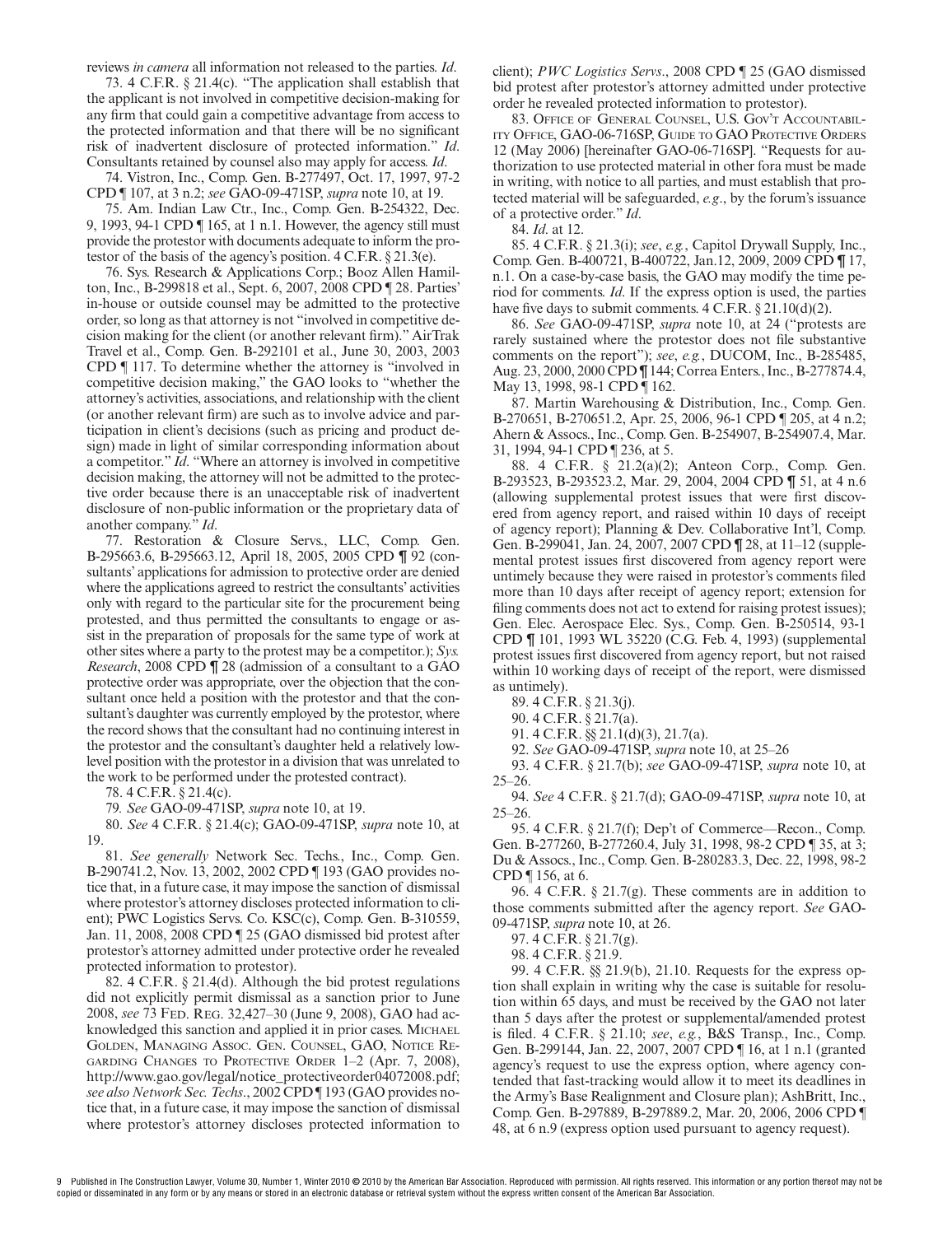100. 4 C.F.R. § 21.10(e).

101. 4 C.F.R. § 21.12(b); *see* GAO-09-471SP, *supra* note 10, at 30.

102. 4 C.F.R. § 21.12(a).

103. 4 C.F.R. § 21.8(a); GAO-09-471SP, *supra* note 10, at 7, 28. "Prejudice is an essential element of every viable protest and, where it is not demonstrated or otherwise evident, we will not sustain a protest allegation, even where the record shows that the agency's actions were arguably improper." PM Servs. Co., Comp. Gen. B-310762, Feb. 4, 2008, 2008 CPD ¶ 42.

104. Integrated Mgmt. Res. Group, Inc., Comp. Gen. B-400550, Dec 12, 2008, 2008 CPD ¶ 227; Sunrise Med. HHG, Inc., Comp. Gen. B-310230, Dec. 12, 2007, 2008 CPD ¶ 7.

105. *Sunrise Med. HHG, Inc*., 2008 CPD ¶ 7.

106. 31 U.S.C. § 2554(b)(1)(A)–(G); *see also* Centech Group, Inc. v. United States, 554 F.3d 1029, 1039 (Fed. Cir. 2009) ("Pursuant to 31 U.S.C. § 3554(b)(1), GAO is required to recommend that an agency take specific corrective action if an award does not comply with a statute or regulation, including terminating the contract and awarding a contract consistent with the requirements of the statute and regulations." (citing Honeywell, Inc. v. United States, 870 F.2d 644, 648 (Fed. Cir. 1989)). "In determining the appropriate recommendation(s), GAO shall . . . consider all circumstances surrounding the procurement or proposed procurement including the seriousness of the procurement deficiency, the degree of prejudice to other parties or to the integrity of the competitive procurement system, the good faith of the parties, the extent of performance, the cost to the government, the urgency of the procurement, and the impact of the recommendation(s) on the contracting agency's mission." 4 C.F.R. § 21.8(b).

107. *Honeywell*, 870 F.2d at 648; The Centech Group, Inc. v. United States, 78 Fed. Cl. 496, 507 (2007) ("Because the Comptroller General may only 'recommend' a remedy upon finding a procurement violation, GAO's rulings do not legally bind the parties to a bid protest." (citing 31 U.S.C. § 3554(b), (c))); Advanced Sys. Dev., Inc. v. United States, 72 Fed. Cl. 25, 30 (2006) ("A GAO decision adverse to an agency is only a recommendation—the GAO has no enforcement powers."); Cubic Applications, Inc. v. United States, 37 Fed. Cl. 339, 341 (1997) ("Neither the agency nor this court is bound by the determination of the GAO.").

108. *Honeywell*, 870 F.2d at 648; *see also Centech Group*, 554 F.3d at 1039 ("a procurement agency's decision to follow [GAO's] recommendation even though that recommendation differed from the contracting officer's initial decision was proper unless [GAO's] decision itself was irrational" (quoting *Honeywell*, 870 F.2d at 648)). The head of the procuring agency must report to the Comptroller General if the agency has not fully implemented the Comptroller General's recommendations within 60 days. 31 U.S.C. § 3554(b)(3) (agency must report failures to implement GAO recommendation within 5 days after the end the 60-day period for implementation). The Comptroller General must report annually to Congress each instance of agency noncompliance. *See* 31 U.S.C. § 3554(e)(2); *The Centech Group*, 78 Fed. Cl. at 506 n.19.

109. *See* GAO BID PROTEST ANNUAL REPORTS TO THE CON-GRESS (Fiscal Years 2000–2008), *available at* www.gao.gov/decisions/bidproan.htm (last visited Nov. 16, 2009); KATE M. MAN-UEL & MOSHE SCHWARTZ, CONG. RESEARCH SERV., REPORT NO. R40228, GAO BID PROTESTS: AN OVERVIEW OF TIMEFRAMES AND PROCEDURES 16 (Feb. 11, 2009). In the following cases, the GAO's recommendations were not fully implemented by the respective agencies: Consol. Eng'g Servs., Inc., Comp. Gen B-2391345, B-2391345.2, Dec. 23, 2002, 2002 CPD ¶ 220; Symplicity Corp., Comp. Gen. B-291902, Apr. 29, 2003, 2003 CPD ¶ 89; Rockwell Elec. Commerce Corp., Comp. Gen. B-286201.6, Aug. 30, 2001, 2001 CPD ¶ 162, *modified*, Comp. Gen. B-286201.8, Mar. 5, 2002, 2002 CPD ¶ 47; Aberdeen Tech. Servs., Inc., Comp. Gen. B-283727.2, Feb. 22, 2000, 2000 CPD ¶ 46.

110. In *Symplicity Corp.*, 2003 CPD ¶ 89, Symplicity contested the Office of Personnel Management's (OPM) award of a task order to TMP Worldwide, Inc. (Monster) for online employment information services. The GAO sustained the protest, recommending that OPM reopen discussions and request revised quotations from vendors. In July 2003, OPM formally declined to follow the GAO's recommendation, on the basis that the recommendation was "incompatible with the best interest of Federal Government" and "national security." *See* GAO BID PROTEST ANNUAL REPORT TO THE CONGRESS FOR FISCAL YEAR 2003, B-158766 (2004), *available at* www.gao.gov/special. pubs/bidpro03.pdf. In August 2003, GAO reported the matter to Congress pursuant to 31 U.S.C. § 3554 and recommended that Congress consider an inquiry into OPM's failure to fully implement the GAO's recommendation. *Id*. In reaction to the GAO's report to Congress, congressional hearings were held, *see* Achieving E-Government Efficiencies at the Office of Personnel *Management: Hearing Before the H. Subcomm. on Tech., Info., Policy, Intergovernmental Relations and the Census*, 108th Cong. (2003), and the appropriations act for OPM was amended to cut funding for the procurement at issue until OPM complied with GAO recommendations from *Symplicity*. *See* S. Amend. 1899 to H.R. 2989, 108th Cong. (2003). *But see* Consolidated Appropriations Act of 2004, Pub. L. No. 108-199, § 628, 118 Stat. 3, 356–57 (funding was later restored in conference committee, presumably after OPM agreed to cancel its contract with Monster and reopen the solicitation). Interestingly, upon resolicitation of the procurement, OPM again awarded the contract to Monster in 2005. Jason Miller, *OPM Settles—Again—on Monster for USAJobs Web site*, GOV'T COMPUTER NEWS, Aug. 1, 2005, *available at* www.gcn.com/online/vol1\_no1/36566-1.html. Once again Symplicity protested the award, but this time the GAO denied the protest. *See* Symplicity Corp., Comp. Gen. B-297060, Nov. 8, 2005, 2005 CPD ¶ 203.

111. 4 C.F.R. § 21.8(d)(1); *see*, *e.g.*, Doyon-Am. Mech., JV; NAJV, LLC, Comp. Gen. B-310003, B-310003.2, Nov. 15, 2007, 2008 CPD ¶ 50, at 5; R & G Food Serv., Inc., d/b/a Port-A-Pit Catering, Comp. Gen. B-296435.4, B-296435.9, Sept. 15, 2005, 2005 CPD ¶ 194, at 8.

112. 4 C.F.R. § 21.8(d)(1). Although 31 U.S.C.A. § 3554(c)(2)(B) caps costs for attorneys' fees at \$150 per hour, the GAO has repeatedly declined to impose a strict cap on fees. The GAO has generally allowed for increased fees if the protestor requests an upward adjustment and presents a basis upon which the adjustment should be calculated, such as an increase in the cost of living. *See*, *e.g*., EBSCO Publ'g, Inc.—Costs, Comp. Gen. B-298918.4, May 7, 2007, 2007 CPD ¶ 90, at 2–3 (granting attorneys' fees at \$197 per hour, as increased by the change in Consumer Price Index for All Urban Consumers between 2000 and 2007); Dep't-State—Costs, Comp. Gen. B-295352.5, Aug. 18, 2005, 2005 CPD ¶ 145 (request that Comptroller General recommend reimbursement of attorneys' fees at a rate higher than the statutory cap of \$150 per hour based on increase in cost of living is granted where protestor's claim filed with agency presented a reasonable basis for the adjustment). Reimbursement of protest costs associated with the use of consultants or expert witnesses is limited to the highest rate of pay for expert witnesses paid by the federal government pursuant to 5 U.S.C. § 3109 and 5 C.F.R. § 304.105. Dep't of the Army; ITT Fed. Servs. Int'l Corp.—Costs, Comp. Gen. B-296783.4, B-296783.5, Apr. 26, 2006, 2006 CPD ¶72, at 3–5 (citing 48 C.F.R. § 33.104). As of January 1, 2009, the maximum fee is the daily rate for a GS-15 step 10 federal employee, \$489.13 per day. *See* 5 C.F.R. § 304.105 (equation for daily rate); U.S. OFFICE OF PERSONNEL MANAGEMENT, SALARY TABLE 2009- GS, *available at* www.opm.gov/oca/09tables/html/gs.asp (last